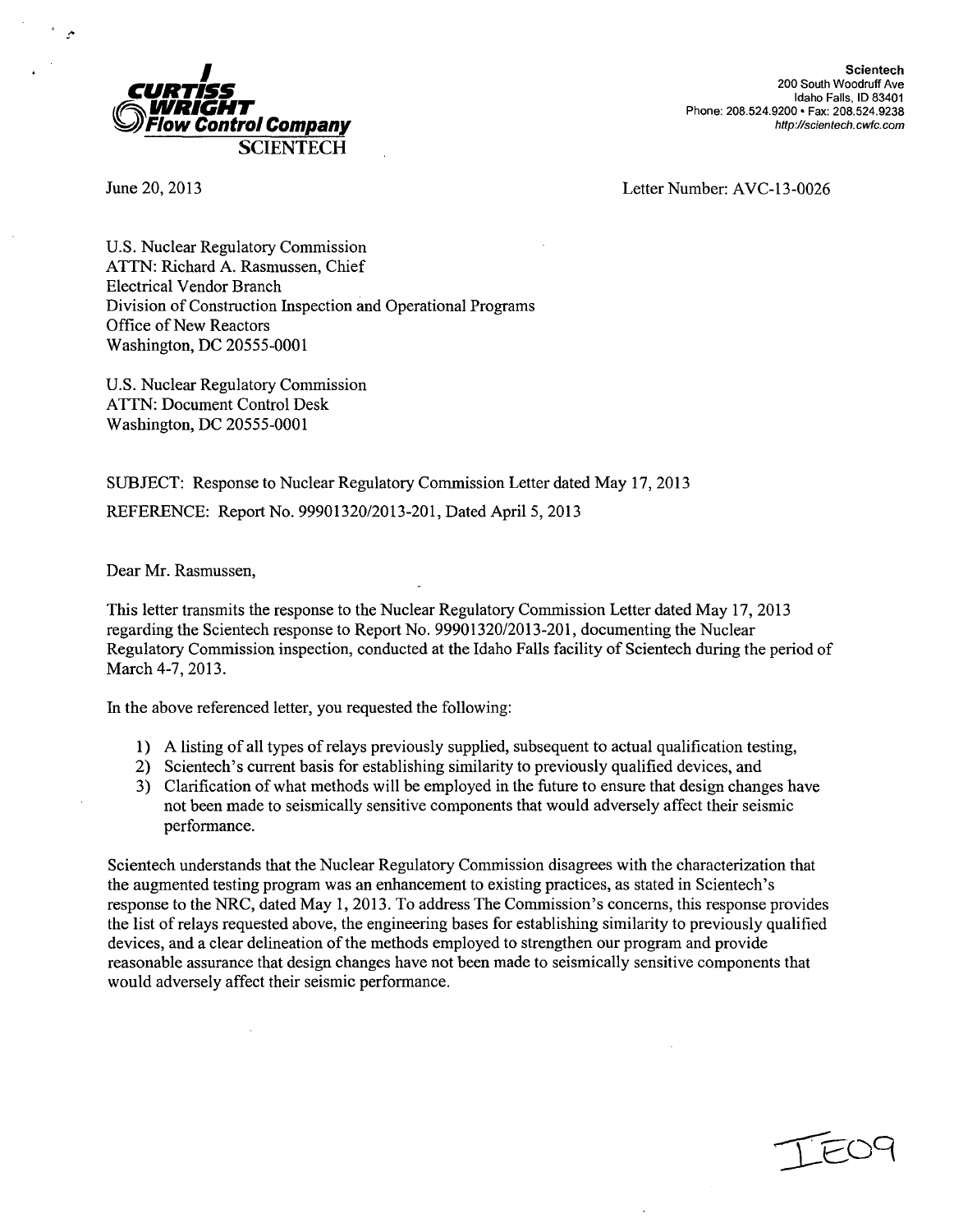#### 1. A listing of all types of relays previously supplied, subsequent to actual qualification testing

Table 1 provides the manufacturer, model, and a brief description of all types of relays supplied by Scientech as part of a safety-related basic component. In each case, the relays were used in the qualification test specimen and in subsequent production assemblies.

 $T = T$ 

| Manufacturer           | Model               | rable r<br>Description  | <b>Basic Component</b>                        |
|------------------------|---------------------|-------------------------|-----------------------------------------------|
| Panasonic              | DS2E-S-DC12V        | Relay, 12V 2pdt         | PIDA700, PIDA700-SE                           |
| <b>US Relays</b>       | 121AX 14KDAA        | Reed Relay              | CONN2000, BLC2000                             |
| Panasonic              | DS4E-S-DC12V        | Relay, 12V 4pdt         | PID900, PIDA700 SE, AMS700,<br><b>PIDA700</b> |
| Omron                  | G5V-1-DC24          | Relay, 24VDC            | <b>AMS825</b>                                 |
| Omron                  | G6A-434P-ST-US-DC24 | Relay, 24VDC            | <b>AMS825</b>                                 |
| Omron                  | G6E-134P-ST-US-DC24 | Relay, SPDT             | AMS825, AMS826, AMS827                        |
| <b>NAIS</b>            | TF2-12V             | Relay, 6.7 mA, 12V      | AMS820, PID801                                |
| <b>NAIS</b>            | JW2SN-DC12V         | Relay, DPDT, 12V        | DAM900                                        |
| Fujitsu                | RH3V2-UDC12V        | Relay, 5A, 12V          | <b>NUS-70-X12</b>                             |
| Panasonic              | <b>S2EB-12V</b>     | Relay, 4A, 12V          | AMX2000-711                                   |
| Panasonic              | S2EB-24V            | Relay, 24 VDC           | SDA/DDA2000, LOG2000,<br>DAM/DAM2000          |
| Panasonic              | SP4-DC12V           | Relay, 12 VDC           | MAG1100                                       |
| <b>TE Connectivity</b> | T84S17D214-12       | Relay, 4 pole           | <b>PIDA700</b>                                |
| Panasonic              | <b>TQ2SA-12V</b>    | Relay, DPDT             | <b>AMS826</b>                                 |
| Panasonic              | SP4-P-DC24V         | Relay, 10A, 24VDC, 2PDT | <b>MAG1100</b>                                |
| <b>TE Connectivity</b> | T73S5D14-12         | Relay, SPDT, 6A, 12V    | <b>DAM502</b>                                 |
| <b>ABB</b> Control     | 1SVR500020R0000     | Time delay relay        | <b>VTP500</b>                                 |
| TE Connectivity        | T92S11A22-120       | Relay, DPDT             | <b>Battery Charger Kit</b>                    |
| Panasonic              | TQ2SA-L-12V         | Relay, 12V              | AMS826                                        |
| <b>IXYS</b>            | MRB6A05             | Relay                   | Relay output board repair                     |

# 2. Scientech's current basis for establishing similarity to previously qualified devices

The qualified device is defined by controlled design drawings, including a parts list. When an order for a production unit is received, in general the same parts are bought as were used in the qualified device.

Scientech has a process established to justify using parts that are similar to those used in the qualification unit. The process reviews the substitution for any possible impact on performance, form, fit, function, environmental qualification, seismic qualification, and EMIRFI qualification. Such substitutions are made only when there is no significant impact to any of these factors.

Scientech then purchases components by manufacturer and model number. When received, Scientech's basis for establishing acceptability of received components is detailed in NUS-GO1OEA, *Generic Receipt Inspection Criteria.*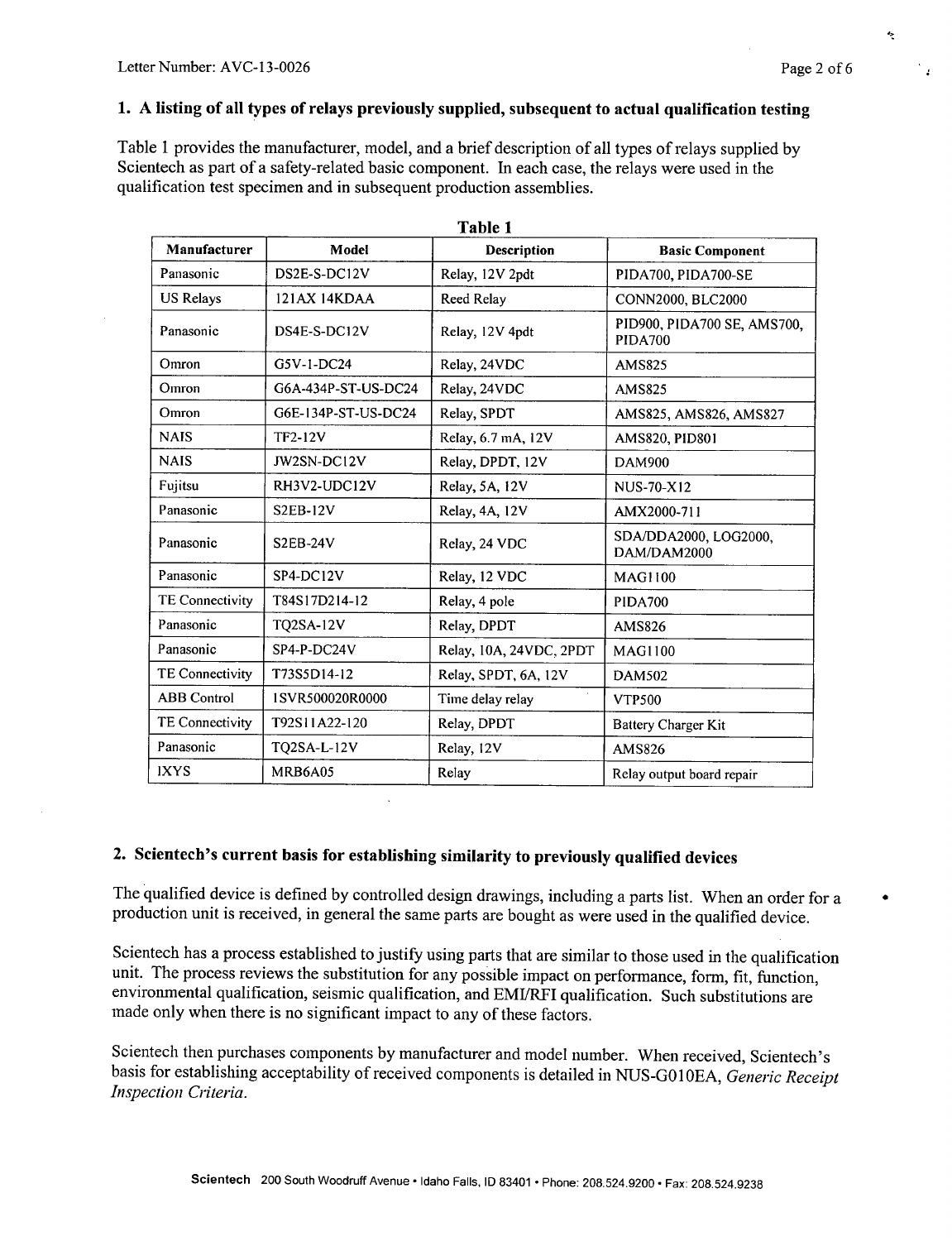Table 1 - General Receipt Inspection Criteria - requires the receipt inspection to verify:

- The critical dimensions shown on the governing drawing
- The manufacturer and part number match those on the PO
- The quantity matches the quantity on the PO
- **"** The description on the packing slip does not conflict with the description on the PO
- The markings on the component(s) do not conflict with the description on the PO or packing slip
- No obvious signs of damage
- If listed in EDB NUS-G008EA, the item is less than two years old
- No indications of being a suspect or counterfeit item (13 criteria from IN 89-07)

All components are currently inspected to these criteria. In addition, NUS-GO10EA includes specific receipt inspection criteria for:

- **"** Fabricated Metal Parts
- Printed Circuit Boards (bare)
- Printed Circuit Boards (stuffed)
- **Electronic Assembles**
- Threaded Fasteners
- \* Painted and Silk Screened parts
- Wire Harnesses
- **Eyedot Computer parts**
- Fabricated Plastic parts
- Bulk Solder
- **Ensign Power Supplies**
- Larson Metercraft Analog Meters
- Seismically Sensitive Items
- XTR110 Integrated Circuits

as well as guidance on hardness testing and sampling criteria.

Specifically for seismically sensitive items, Table 18 requires that homogeneous lots are formed and representative samples from each lot are seismically tested to criteria established by Design Engineering for that particular component.

The NRC expressed concerns about the seismic suitability of those electro-mechanical relays purchased and used in basic components before implementing seismic testing of a representative sample. To address this concern, Scientech has tested relays in stock and has procured and tested other relays not currently in stock. Although this does not provide proof that the previously bought relays were seismically suitable, the combination of the original seismic test results, the receipt inspection verifying manufacturer and part number, and the successful testing of exemplars in stock or newly purchased appears to constitute reasonable assurance that the previously bought relays were seismically suitable. The results of the testing are shown below in Table 2.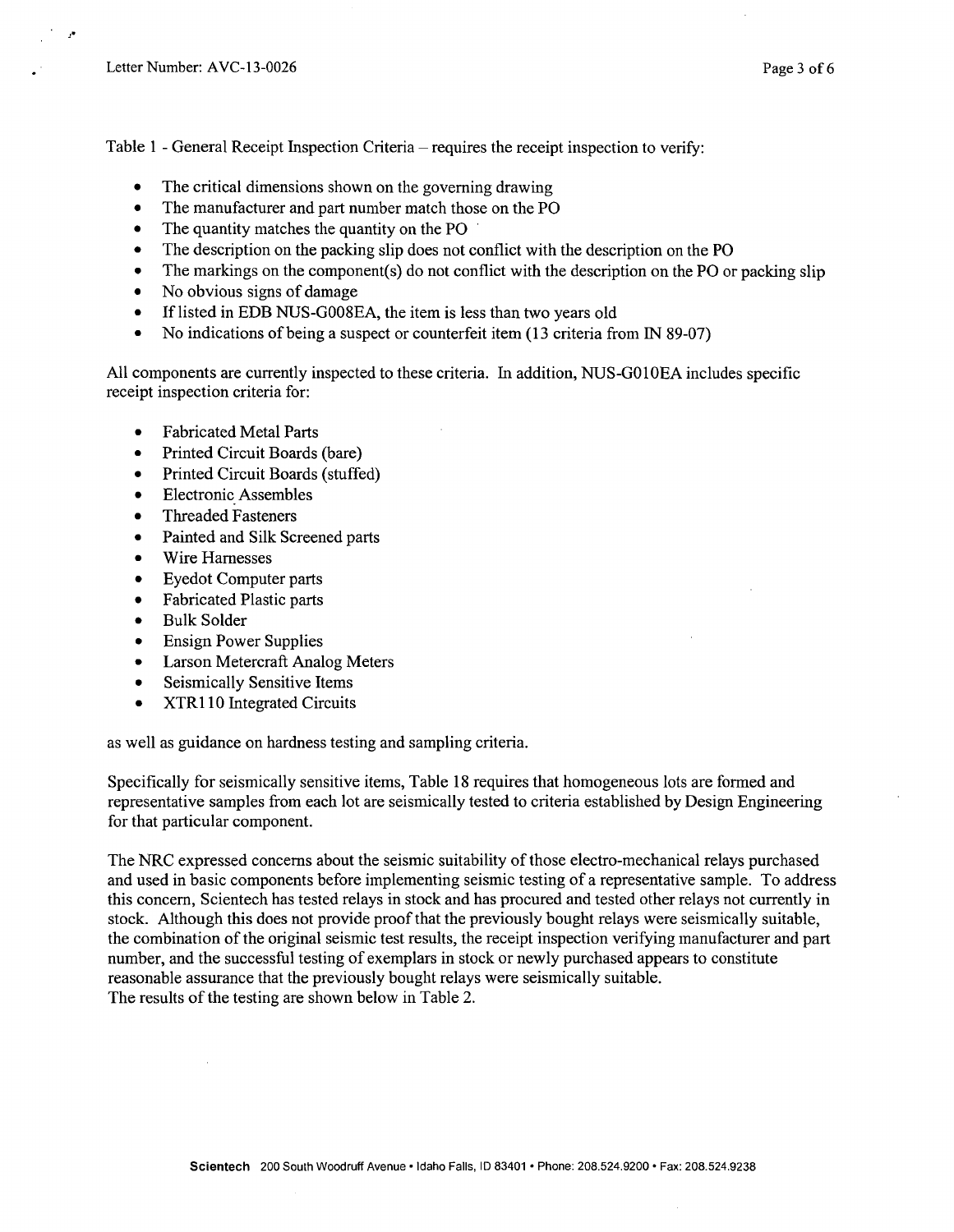**0.T**

N.

| 1 adie 2               |                     |                                                                           |  |
|------------------------|---------------------|---------------------------------------------------------------------------|--|
| <b>Manufacturer</b>    | <b>Model</b>        | <b>Test Results</b>                                                       |  |
| Panasonic              | DS2E-S-DC12V        | Passed                                                                    |  |
| <b>US Relays</b>       | 121AX 14KDAA        | Passed                                                                    |  |
| Panasonic              | DS4E-S-DC12V        | Passed                                                                    |  |
| Omron                  | G5V-1-DC24          | Passed                                                                    |  |
| Omron                  | G6A-434P-ST-US-DC24 | Passed                                                                    |  |
| Omron                  | G6E-134P-ST-US-DC24 | Passed                                                                    |  |
| <b>NAIS</b>            | <b>TF2-12V</b>      | Passed                                                                    |  |
| <b>NAIS</b>            | JW2SN-DC12V         | Passed                                                                    |  |
| Fujitsu                | RH3V2-UDC12V        | Passed                                                                    |  |
| Panasonic              | S2EB-12V            | Passed                                                                    |  |
| Panasonic              | <b>S2EB-24V</b>     | Passed                                                                    |  |
| Panasonic              | SP4-DC12V           | Passed                                                                    |  |
| <b>TE Connectivity</b> | T84S17D214-12       | Passed                                                                    |  |
| Panasonic              | <b>TQ2SA-12V</b>    | Passed                                                                    |  |
| Panasonic              | SP4-P-DC24V         | Passed                                                                    |  |
| TE Connectivity        | T73S5D14-12         | Passed                                                                    |  |
| <b>ABB</b> Control     | 1SVR500020R0000     | Passed                                                                    |  |
| TE Connectivity        | T92S11A22-120       | Not Tested - One-time build which included the<br>qualification specimen. |  |
| Panasonic              | TQ2SA-L-12V         | Passed                                                                    |  |
| <b>IXYS</b>            | MRB6A05             | Passed                                                                    |  |

### Table 2

## **3.** Clarification of what methods will be employed in the future to ensure that design changes have not been made to seismically sensitive components that would adversely affect their seismic performance.

Regarding unintentional design changes resulting from undocumented changes by a supplier, Scientech's NUS-G010EA now requires that whenever seismically sensitive components are purchased, that a representative sample of the purchased components are selected and seismically tested to confirm proper operation.

Regarding intentional design changes made by Scientech, SOP 3.2, *Design Documents,* Revision 3, Section 6.3.2, addresses the reviews required when changing design documents.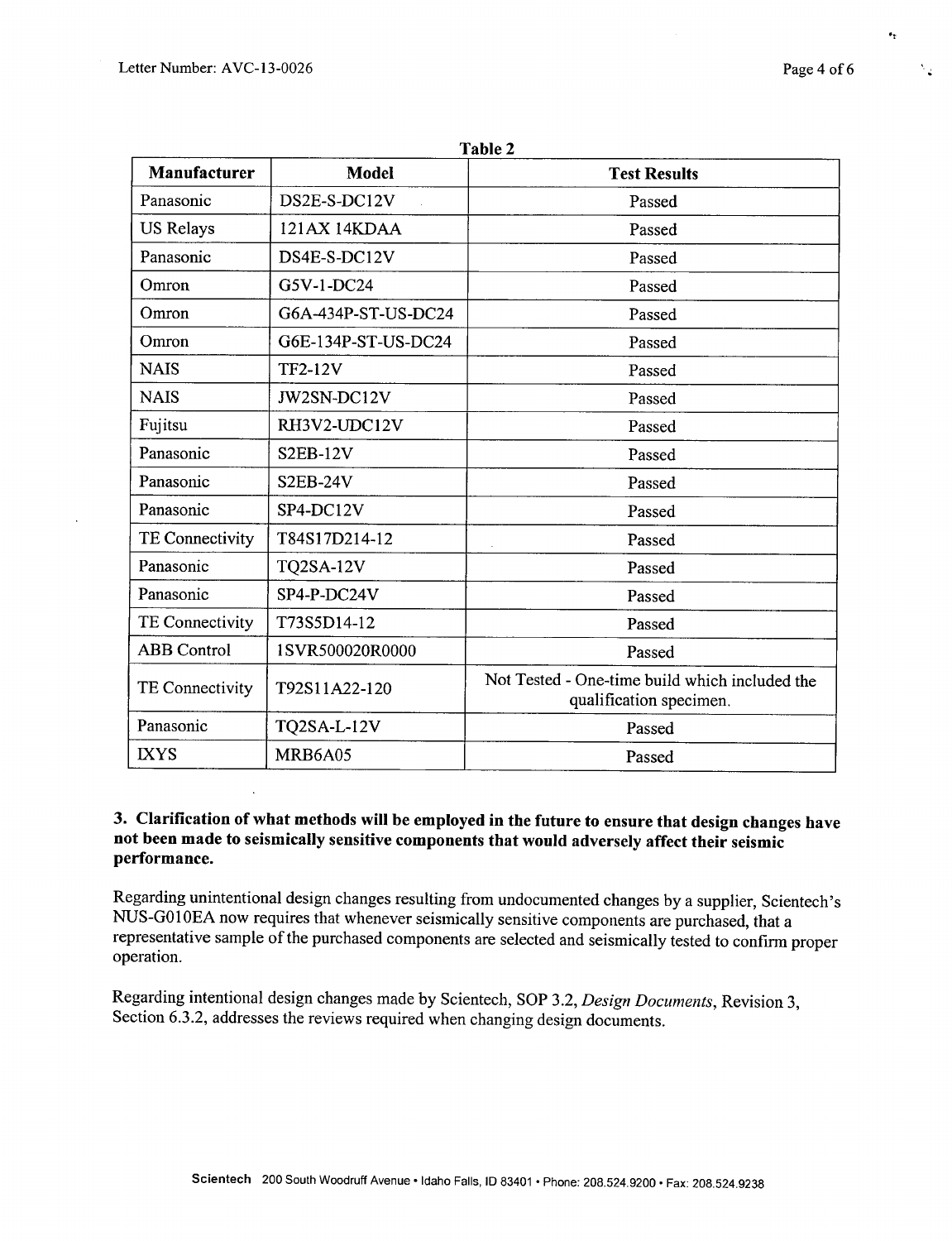#### 6.3.2 Review

- 6.3.2.1 The Preparer shall prepare a Document Review Record, (DRR) **(NF** 3.2-3) and shall provide it along with relevant supporting documents to the reviewer. Such supporting documents shall include the Design Input File and the Engineering Change Notice when they exist.
- 6.3.2.2 Based on the complexity, importance, or scope of the review task, the Project Manager, Project Engineer or other responsible supervisor may transmit verbal or written instructions for the review including the following information, as appropriate:
	- Intended use of the document;
	- Applicable requirements and references to be considered in the evaluation of technical quality;
	- Special instructions needed by reviewer(s), such as information indicating additional review criteria or potential problems requiring consideration; and
	- Identification of the scope of each reviewer's review when multiple reviewers are used (i.e., limited to a section, a topic, etc., or unlimited).

6.3.2.3 New documents shall be reviewed by a Level 2 or Level 3 engineer (see SOP 1.1).

6.3.2.4 The reviewer shall be qualified to determine the adequacy, completeness, and correctness of the technical document based on the technologies and disciplines represented in the document, and on the following criteria:

- Reviewers shall have proven competence in the subject matter of the document and shall have been given an adequate understanding of the requirements for and objectives of the technical document. The reviewer shall not have had any role in defining the design inputs or in determining the design method or results.
- Reviewers shall maintain independence from the design process; that is, they shall not have defined the design input requirements or aided in the design work or specified the design results.
- The review may be performed by the originator's manager provided the manager is qualified to perform a credible, objective appraisal and is the only individual in the organization competent to perfonn the review.
- As applicable, specialists may be used to review such functions as health, safety, licensing, and environmental safeguards.
- **"** The Project Manager, Project Engineer or other responsible supervisor shall obtain certification of technical documents by a registered professional engineer when required by contract or when ASME Code work is involved.
- Attachment A lists the various design documents to be used at I&C, including their purpose, content, and minimum review requirements.

6.3.2.5 The Reviewer shall review the document and either **'**

- verify that the document is adequate, complete, and correct or
- identify and list any comment and/or discrepancy that may require a resolution on the DRR. It is acceptable to list comments on a copy of the document, as long as that copy is attached to the DRR.